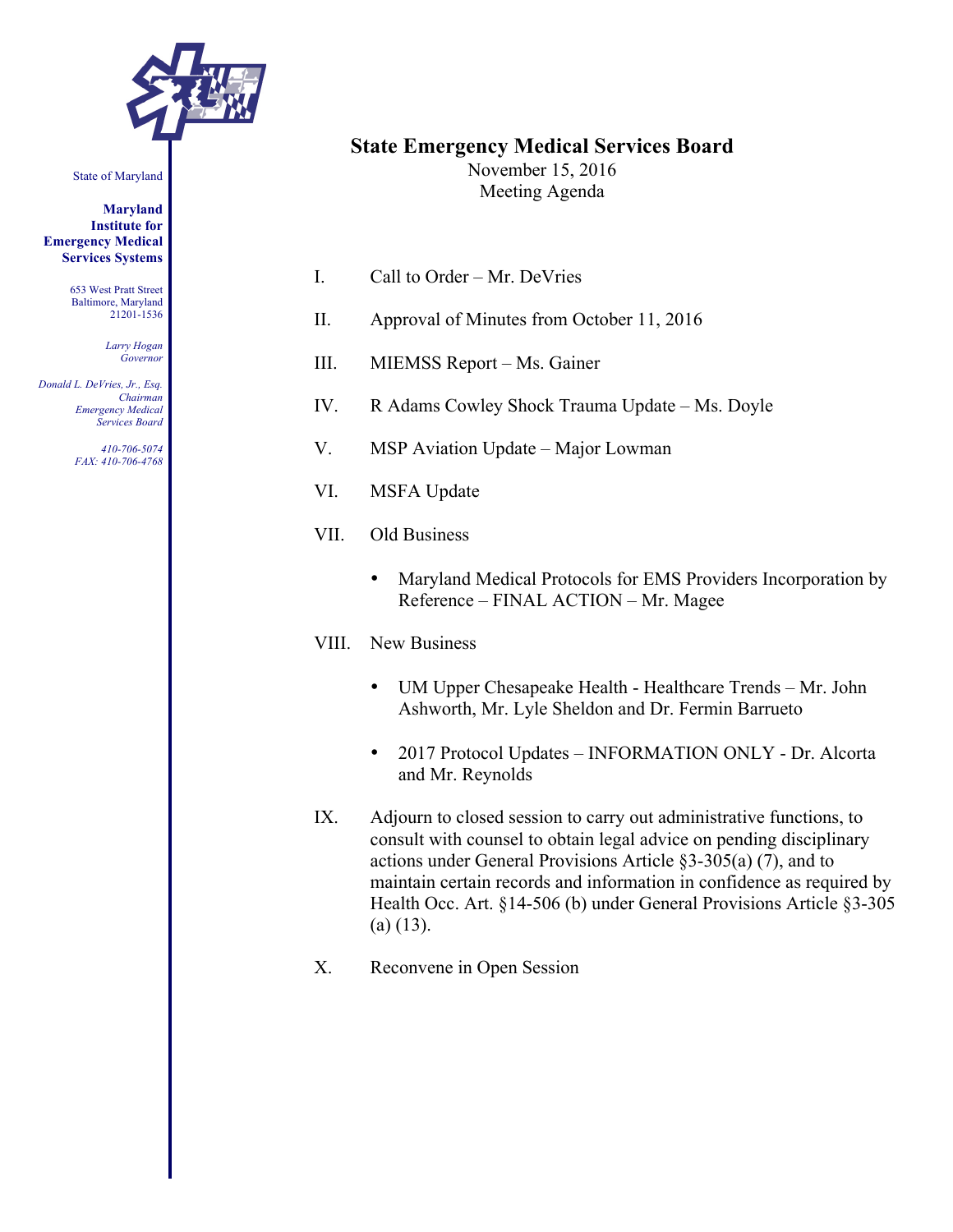

#### **State Emergency Medical Service Board November 15, 2016 Minutes**

#### State of Maryland

**Maryland Institute for Emergency Medical Services Systems**

> 653 West Pratt Street Baltimore, Maryland 21201-1536

> > *Larry Hogan Governor*

*Donald L. DeVries, Jr., Esq. Chairman Emergency Medical Services Board*

> *410-706-5074 FAX: 410-706-4768*

**Board Members Present:** Donald L. DeVries, Jr., Esq. Chairman; Vic Broccolino, Vice-Chairman; Fred Cross; Kyrle Preis; Dany Westerband, M.D (phone); Sherry Adams (phone); Sally Showalter; Jim Scheulen; Mary Alice Vanhoy

**Board Members Absent:** Dean E. Albert Reece, MD; David Hexter, MD; Jim Scheulen.

#### **Others Present:**

**MIEMSS**: Dr. Alcorta (phone); Ms. Gainer; Ms. Abramson; Ms. Aycock; Ms. Mays; Mr. Schaefer; Ms. Goff; Mr. Brown.

**OAG:** Mr. Magee; Ms. Sette

**RACSTC:** Ms. Doyle; Dr. Kristie Snedeker

**MFRI:** Mr. Edwards

**MSPAC:** Captain Konold

**UMMS:** Mr. Ashworth; Ms. Jacobs

**UCHC:** Mr. Sheldon; Dr. Barrueto; Dr. Chizmar

Mr. DeVries opened the meeting at 9:10 am.

**ACTION: Upon the motion Mr. Broccolino, seconded by Ms. Vanhoy, the Board voted unanimously to approve as written the minutes of the October 11, 2016, meeting of the State EMS Board.**

Mr. DeVries said that agenda items would be taken out of order and the UMMS presentation would be first order to accommodate the speakers' time.

UM Upper Chesapeake Health and Healthcare Trends Printed copies of the presentation were distributed.

Mr. DeVries introduced Mr. John Ashworth, Mr. Lyle Sheldon and Dr. Fermin Barrueto.

Mr. Ashworth said current health care services are changing from a volume-based, fee-forservice model to a value based payment system. He said that with the current political changes it uncertain if this healthcare model will be modified; but with the decrease in costs, it will most likely remain.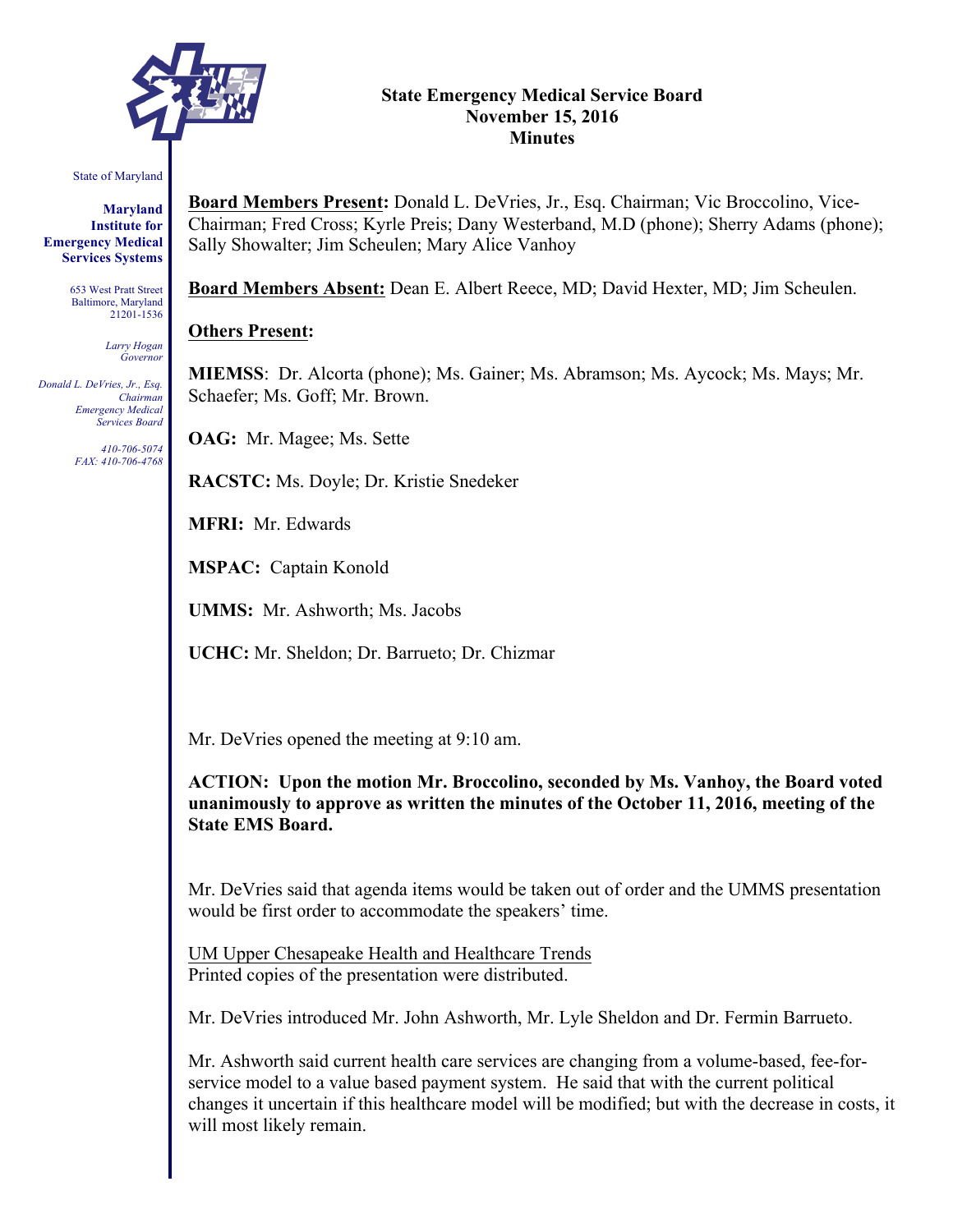Mr. Ashworth said there are challenges in certain areas as care to the citizens of Maryland changes. Scale, consolidation and scope of services for the continuum of care and providing access to those served will also need to change. There will be a higher level of integration. Healthcare vs. sick care is leaning toward a less expensive model which requires an innovative reconfiguration of healthcare services. Patients will be going to the right place at the right time for the right care. Mr. Ashworth added that UMMS and UCHC are working to alleviate the concerns of the community and to minimize the impact on EMS.

Mr. Sheldon said that the goal is to fundamentally transform the Maryland Healthcare System to provide person-centric care; improve care delivery and outcomes; and to improve the health of the population while moderating the growth in costs. The UM UCHCs vision is to create an optimal patient care delivery system for the future health care needs of both Harford and Cecil County residents by caring for patients in the right setting, at the right time and reducing costs.

UCHCs objective is to convert the UM Harford Memorial Hospital (HMH) acute care hospital to a Freestanding Medical Facility (FMF) and Psychiatric Specialty Hospital at a new location; and to create a contemporary, innovatively designed facilities with future expansion capability. The timeframe for this endeavor is FY2106 – 2020 at an approximate investment of 180 million dollars.

Mr. Sheldon gave an overview of the new facility site which is 2  $\frac{1}{2}$  miles from HMH and the proposed expansion plans. He said the new medical complex will include 22 emergency bays which will include 2 trauma bays, 10 behavioral health bays, 12 observation beds and public education/conference space. The ancillary services to support the FMF will include imaging, cardiovascular diagnostic testing, pharmacy services and laboratory services. He added that there is also a proposal to add a bed tower to UCHC that would house 60 med-surge beds (subject to change as in preliminary discussions).

Dr. Barrueto gave an overview of the FMF ED plans and said that they envision handling more patients not requiring admission. The emergency department will be a 24/7 operation. Dr. Barrueto said the FMF would seek to be an Acute Stroke Ready facility in anticipation of Maryland adopting the Acute Stroke Ready designation recently added by AHA and the Joint Commission.

The FMF will also have a dedicated onsite ambulance and a helipad for inter-facility transfers and will seek Base Station designation. Public Service EMS will not be utilized for inter-facility transfers.

UM UCHC will include ambulatory services and a medical office building containing primary and specialty care physician office space, rehab facilities, chemotherapy/infusion center, imaging and prevention wellness services.

A discussion ensued regarding the number of psych beds closing in current facilities and opening in the proposed facility.

Ms. Adams asked what plans were being proposed for mass casualty capabilities. Dr. Barrueto said that the proposed facility has approximately 3 times the square footage of the current UM HMH site and would integrate MCI plans with UCHC.

Ms. Gainer said that MIEMSS is in the process of developing proposed regulations for a new lower level of stroke center, the "Acute Stroke Ready Stroke Center," and the Protocol Review Committee is considering what patients should be transported to such a center.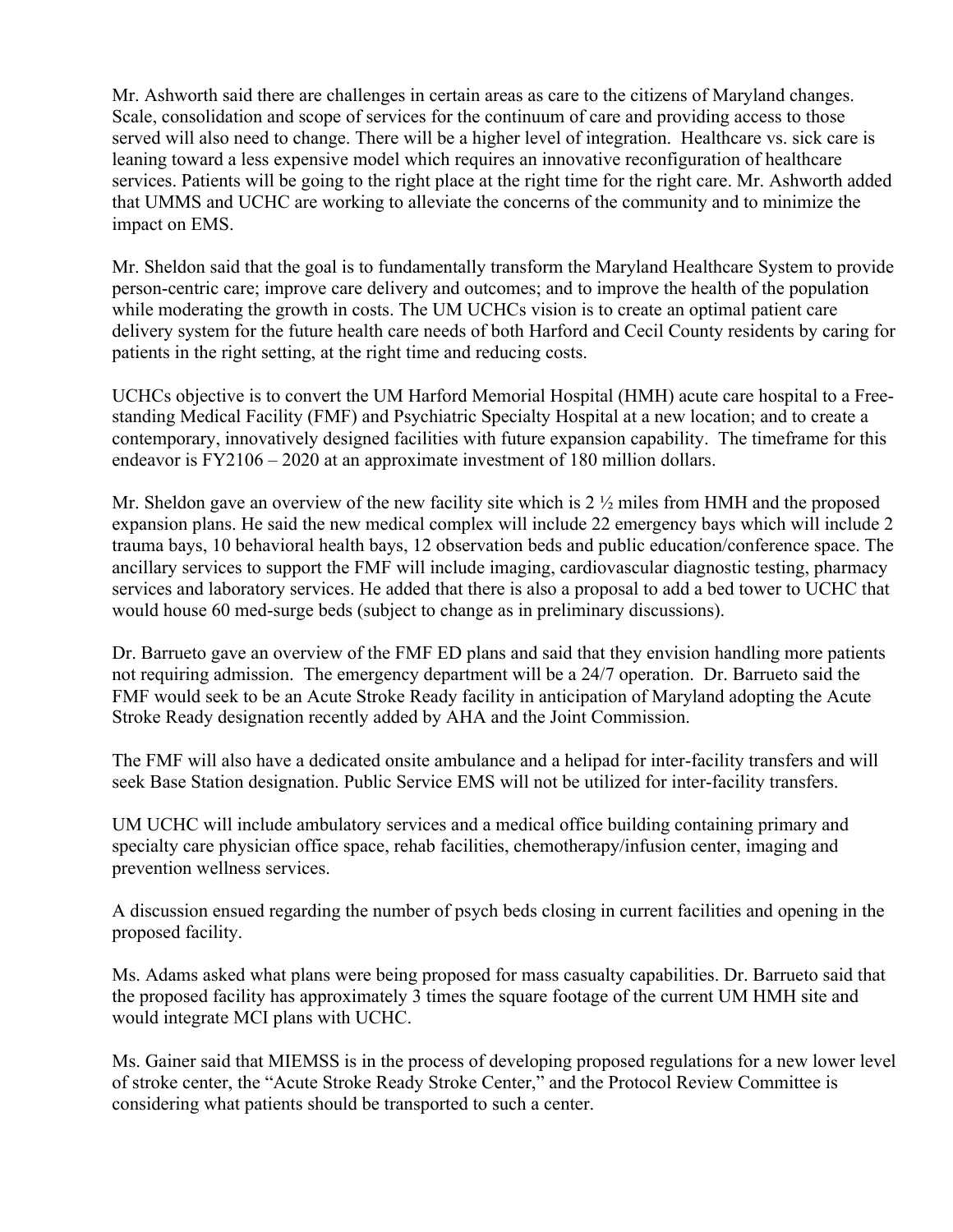Mr. Sheldon said UM UCHC is sensitive to EMS needs and welcomes any comments on the plans for the conversion of HMH to a FMF. A discussion regarding the QAs FMF and effective management of the priority 2 patient and any possible changes in regulation and/or protocol for EMS ensued.

Chairman DeVries thanked Mr. Ashworth, Mr. Sheldon and Dr. Barrueto for the presentation.

#### **MIEMSS Report**

Paper copies of the report were distributed.

Ms. Gainer said that advertising for a new Executive Director continues and resumes are being received. Notifications will be sent when interviews are scheduled.

Ms. Gainer made note of recent staff changes, including Mr. Phil Hurlock's return from retirement to fill the role of interim MIEMSS Ombudsman.

Ms. Gainer highlighted a few items from the written report including:

#### Licensure System.

MIEMSS is requesting that all EMS providers access the on-line Licensure System to update provider profiles. How to videos are located on the MIEMSS website homepage.

#### Legislation.

Ms. Gainer said there a no departmental Bills for the upcoming 2017 Legislative session and that the Budget hearing with DBM was a positive meeting that went well.

#### Freestanding Medical Facility Regulations.

The draft regulations approved by the EMS Board for promulgation are scheduled to be published in November 14, 2016, *Maryland Register* for 30 days for formal public comment.

#### Statewide EMS Communication System Upgrade.

The RFP to upgrade the MIEMSS EMS communications systems and capabilities to meet current and future needs has been released. Vendor proposals are due back in late January. The proposals will then undergo technical and financial reviews. The anticipated projected contract award date is March 2017.

Ms. Gainer reported that MIEMSS has received a request from Walter Reed Hospital for consideration to be designated as a Trauma and Stroke Center. This could have a significant impact on the EMS system.

## **R Adams Cowley Shock Trauma Center (RACSTC) Report**

Paper copies of the report were distributed.

Ms. Doyle introduced Dr. Snedeker, RACSTC Director of Clinical Operations.

#### RACSTC Helipad Refurbishment

Ms. Doyle said the official start of refurbishment of the helipad began on 9/19/16. Barring any weather related issues, completion of the project is anticipated to be in approximately 9 months. During refurbishment the south pad is the Primary Landing Zone. The refurbishment consists of demolition of north pad with existing parking, the placement of a new snow melt system with aluminum decking and a facelift to the bunker. An MOU with BGE to utilize the site at Spring Garden as an Alternate Landing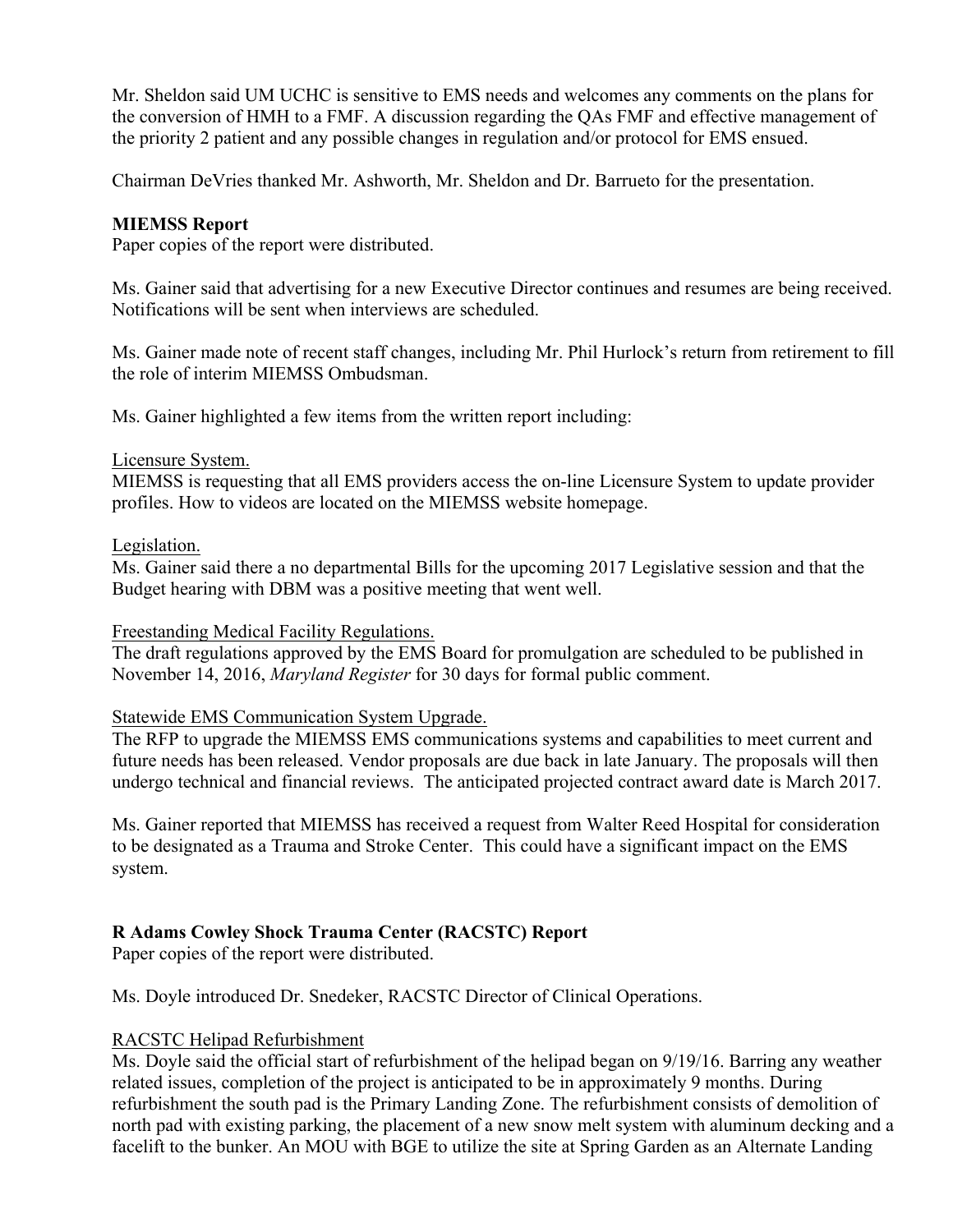Zone (ALZ) was completed in December of 2105 with a full scale simulation exercise completed in June 2016. Ms. Doyle noted that to date the ALZ has not been required.

# **MSFA**

PP Hurlock thanked the partners for the moral support shown to Tom Mattingly while Ms. Mattingly was in the RACSTC.

The next MSFA Executive Committee meeting is February 25 & 26, 2017.

## **MSP Aviation Command**

Paper copies of the report were distributed.

Major Lowman said that the Flight Training Device (FTD) remains under construction. Pre-delivery inspection was conducted by MSPAC personnel in July 2016. Delivery of the FTD will be coordinated as the temperature and humidity controlled building nears completion in May 2017.

To assist in reducing flight time on the AW-139 fleet, recurrent training for pilots will continue to be outsourced to RotorSim until the installation of the FTD is completed.

## **OLD BUSINESS**

Maryland Medical Protocols for EMS Providers Incorporation by Reference Mr. Magee asked for the EMS Boards to adopt as proposed Incorporation by Reference of the 2016 EMS Protocols.

## **ACTION: Upon the motion Mr. Broccolino, seconded by Ms. Vanhoy, the Board voted unanimously to adopt the Incorporation by Reference 2016 EMS Protocols.**

## **NEW BUSINESS**

Maryland Medical Protocols for EMS Providers

Dr. Alcorta highlighted the major changes in 2017 Maryland EMS Medical Protocols which included the following:

- Terbutaline has been removed from the Advanced Life Support formulary.
- The Pediatric Section of the Termination of Resuscitation has been modified to allow providers in consultation with a Pediatric Base Station to stop efforts in rare circumstances.
- A new Syncope protocol has been added for adult and pediatric patients.
- A new Overdose/Poisoning: Carbon Monoxide/Smoke Inhalation exposure protocol has been added which includes more formal direction for referral to the Hyperbaric Chamber replacing the Overdose: Inhalation protocol.
- The Fibrinolytic checklist has been removed in the evaluation of Stroke patients at the recommendation of the State Stroke Committee. The Fibrinolytic checklist should still be used in the STEMI patient evaluation.
- The site identification criteria for Intraosseous (IO) insertion has been improved.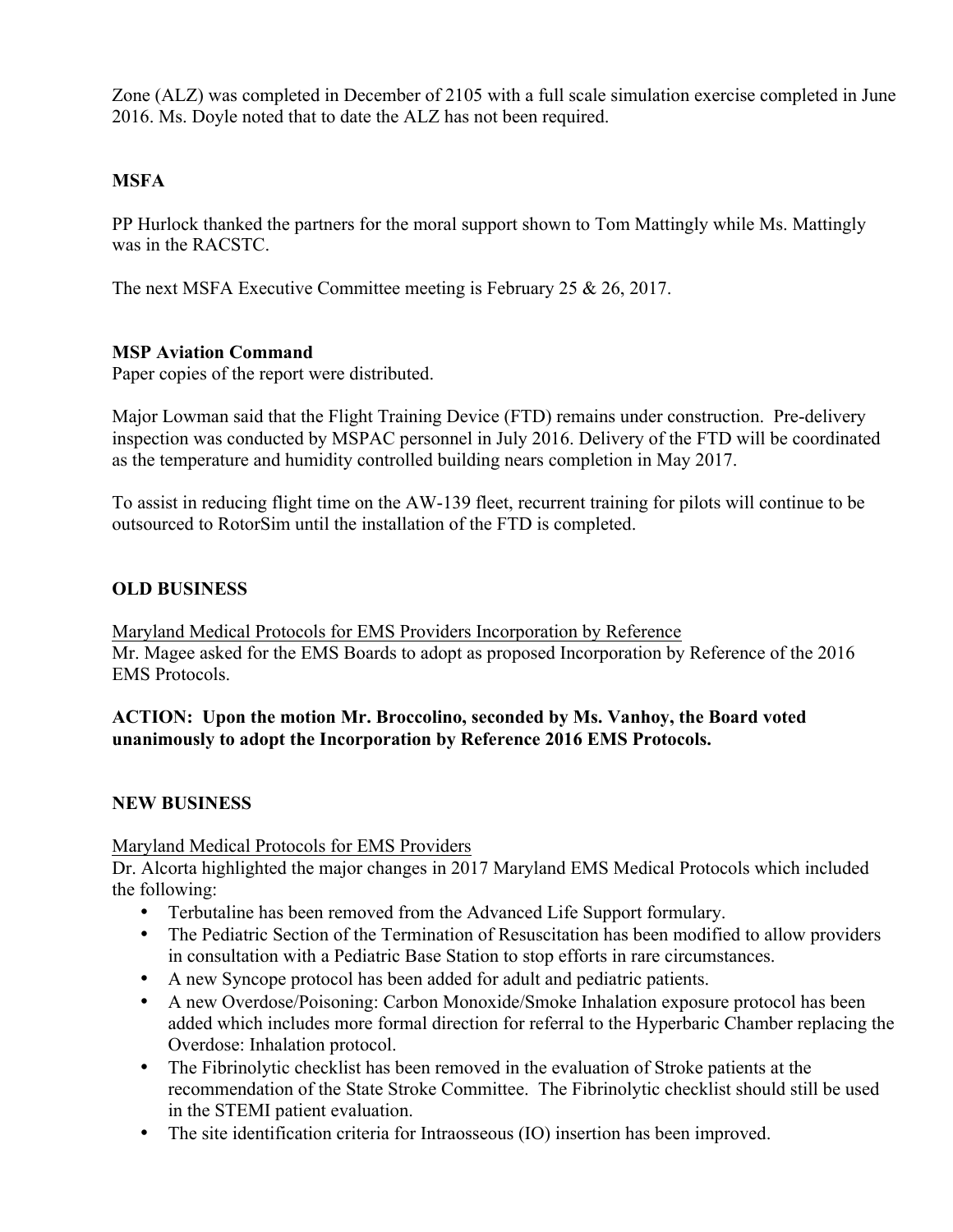- The optional Pelvic Binder protocol has been expanded to allow for pediatric appropriately size Pelvic Binder use.
- The Medical Consultation requirement has been removed for the administration of midazolam for the Bucking Endotracheal Intubated Patient Protocol.
- Freestanding Medical Facility (FMF) Pilot protocol has been expanded to allow EMS to transport stable priority 2 patients to the FMF with a required medical consultation.
- The Mark I/Duodote Optional Supplemental Program have been revised in order to reflect consistency with the standardized dosing that is delivered with the CHEMPACK.

Dr. Alcorta gave an overview of the pertinent requirements in phases 1 and 2 of the proposed Montgomery County Pilot Protocol for an EMS transport to an alternative destination.

Paper copies of the proposed pilot protocol were distributed.

## **ACTION: Upon the motion of Mr. Preis, seconded by Mr. Broccolino, the Board voted to go into closed session.**

Adjourn to closed session to carry out administrative functions, to consult with counsel to obtain legal advice on pending disciplinary actions under General Provisions Article §3-305(a) (7), and to maintain certain records and information in confidence as required by Health Occ. Art. §14-506 (b) under General Provisions Article §3-305 (a) (13).

## **In closed session:**

**Board Members Present**: Donald L. DeVries, Jr., Esq., Chairman; Vic Broccolino, Vice-Chairman; Dany Westerband, M.D. (by phone); Fred Cross; Kyrle W. Preis III, NREMT-P; Mary Alice Vanhoy, RN; Sally Showalter; Sherry Adams (by phone).

**Not present**: David Hexter, M.D.; Dean E. Albert Reece, M.D.; Jim Scheulen

**MIEMSS:** Ms. Gainer; Dr. Alcorta ( by phone); Ms. Aycock; Ms. Mays; Ms. Goff; Mr. Schaefer; Mr. Fiackos.

**OAG:** Mr. Magee; Ms. Sette.

## **In closed session the Board:**

In closed session the Board:

- 1. Discussed an educational program;
- 2. Discussed a Primary Stroke Center application and Level III Perinatal re-designations; and
- 3. Considered EMS provider disciplinary actions; and
- 4. Considered nominations to fill vacancies on the Statewide EMS Advisory Council.

The EMS Board returned to open session